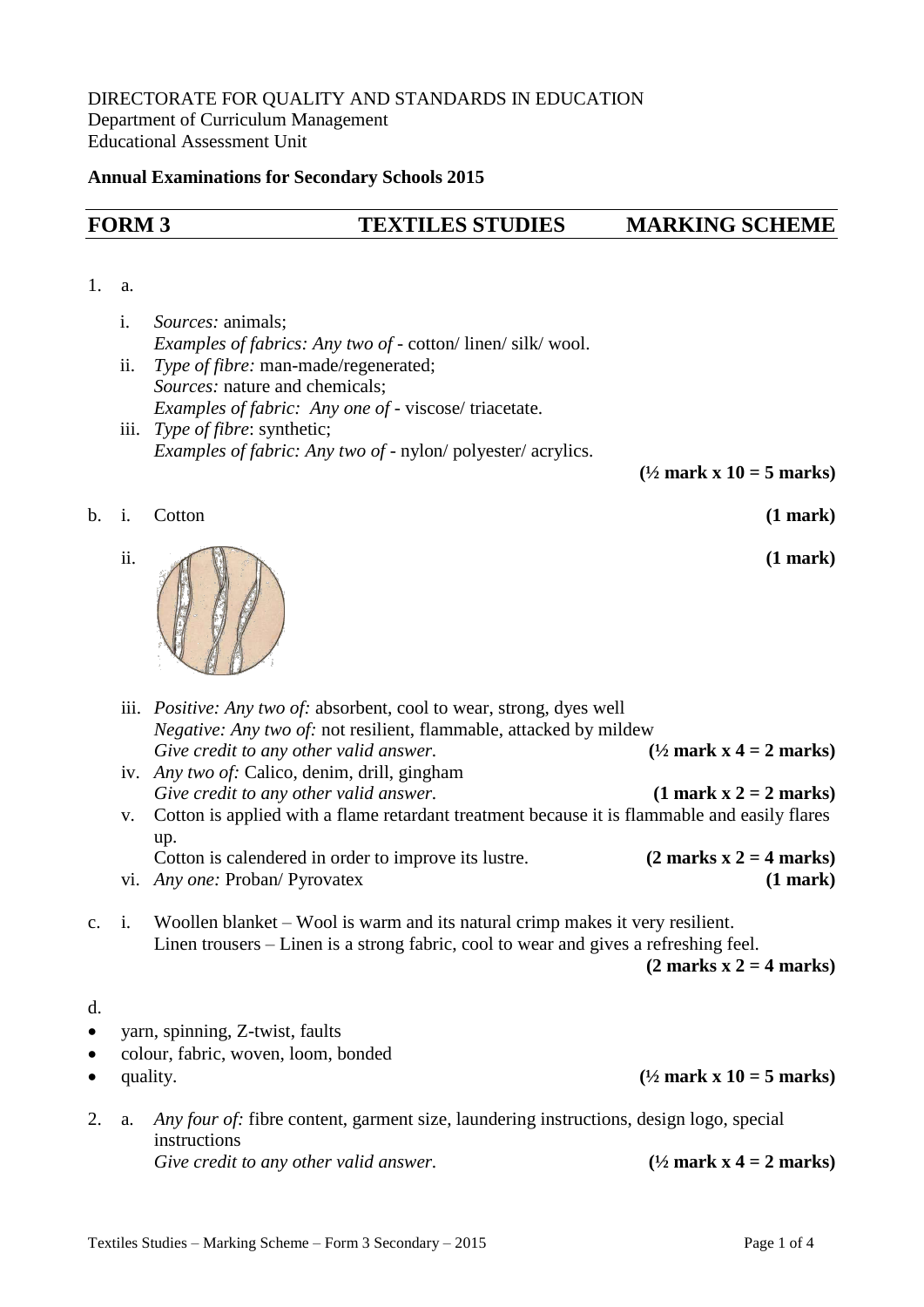- b. During washing wool takes up a lot of water, making it much heavier than the wool itself. Thus, it should be dried on a flat surface to prevent it from stretching.
- c. i. wash in warm water do not bleach tumble dry using low heat iron at low temperature **(1 mark x 4 = 4 marks)**
- 3. a. Gather the required information (receipt, guarantee).
	- Contact the salesperson/manager from where the item was bought.
	- Explain what the fault is and keep record of the persons with whom she has spoken.

**(1 mark x 3 = 3 marks)**

 $(1$  mark  $x$  4 = 4 marks)

- b. Competition and Consumer Affairs **(1 mark)**
- 4. a. *Possible answers: Any four of:* rubber gloves, pre-washed natural fabric, strings / rubber bands, metal bucket, jug, wooden spoon, old newspaper, rags, paper towels.
- b. 1. *Collect equipment and material needed.*
	- 2. Iron fabric and tie according to your design.
	- 3. Boil water. Dissolve dye with salt in a jug with hot water. Pour mixture into boiling water.
	- 4. *Place fabric in boiling water and leave to boil for about 30 minutes.*
	- 5. Remove strings and rubber bands. Rinse fabric in cold water until clear.
	- 6. Hang fabric to dry.
- c. i. beetroots
	- ii. coffee
	- iii. orange peel
	- iv. red cabbage leaves / blueberries  $(1/2 \text{ mark } x \cdot 4 = 2 \text{ marks})$
- d. *Possible answers: Any two of:*
	- Lay newspaper on a large flat area to prevent staining tables or surfaces.
	- Handle the dye with care, keeping it away from skin and face.
	- Always wear protective clothing such as an apron and gloves.
	- Handle hot water / kettle with care so as not to scold or burn yourself or others.

**(1 mark x 2 = 2 marks)**

e. i. Students will sketch a design which could be added to the tie-dyed bags.

Drawing: **(1 mark)** Neatness*:* **(1 mark)**

ii. Students will draw and label two embroidery stitches which could be embroidered on the bags.

> Drawing:  $(\frac{1}{2}$  mark  $x$  2 = 1 mark) Labelling*:* **(½ mark x 2= 1 mark)**

ii.

 **(1 mark)**

**(2 marks)**

**(1 mark x 4 = 4 marks)**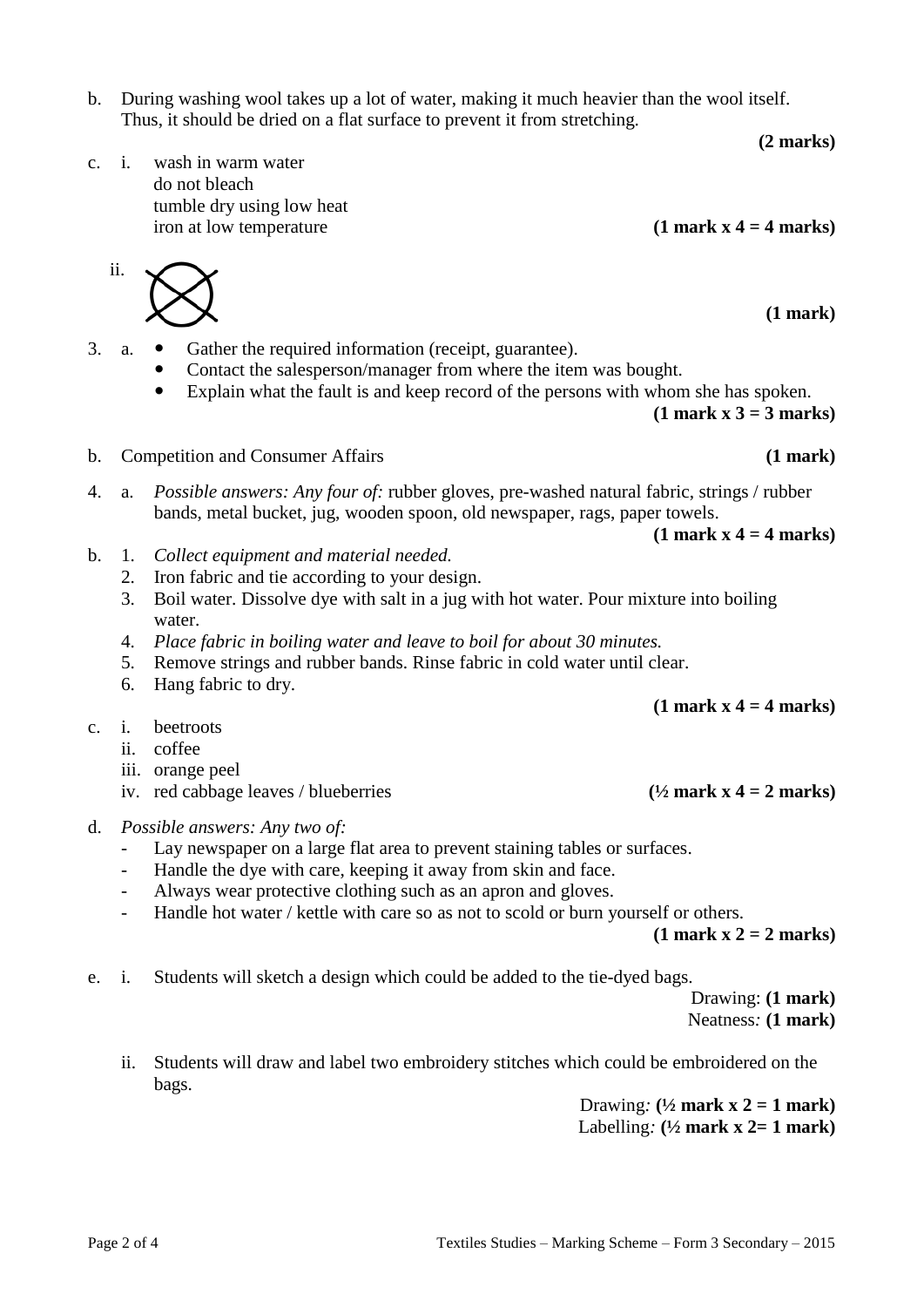5. a. i. *Any two of:* pattern piece number, size chart, pattern symbols meanings, fabric choices, sewing notions.







Straight of grain

b. *Students will select four of the following sewing tools and explain their use:*

- 
- 1. Tool: Tailor's chalk Use: to mark directly on the fabric
- 
- 2. Tool: Measuring tape Use: to take body measurements or to measure fabric
- 3. Tool: Snippers Use: to cut off excess threads or trimmings
- 4. Tool: Rotary cutter Use: to cut fabric
- 5. Tool: Pin cushion Use: to store pins safely
- 6. Tool: Thimble Use: to protect the middle finger when sewing
- 
- 7. Tool: Tracing wheel Use: to transfer markings from the pattern on the fabric
	- Tool **(½ mark x 4 = 2 marks)**

Use **(1 mark x 4 = 4 marks)**

ii. *Fabric:* Cotton or Polyester

## *Reason:*

d.

Cotton permits movement of air from the skin through the fabric, allowing heat to dissolve and reducing humidity. It also absorbs moisture well, keeping the skin dry and increasing evaporation.

Polyester reflects heat back to the body and prevents the outward flow of warm, moisture air. **(1 mark x 2 = 2 marks)** 

- c. 1. Place a spool of thread in the **spool pin**.
	- $\epsilon$ 2. Pull the thread across the top of the machine and through the first **thread guide**. The thread should unwind easily from the spool.
	- n<br>the 3. Bring the thread to the front of the machine, down through the **tension discs** and around the next thread guide.
	- 4. Pull the thread up and through the hole or slot in the **take-up lever**.

1 Cotton thread **3** It is elastic and used on very thin fabric.

projects.

5. Pull the thread down through any remaining thread guides and place the thread through the **needle**.

2 Polyester thread **4** It is thicker than sewing thread as it consists of various

3 Silk thread **1** This thread does not stretch and is used for light or medium weight fabrics.

yarns spun together. It is generally used for creative

*Key words are in bold type.* 

# $(1 \text{ mark } x 5 = 5 \text{ marks})$

 $(1/2$  **mark x** 4 = 2 **marks**)

cut 1<br>Cut 1<br>Cut 1